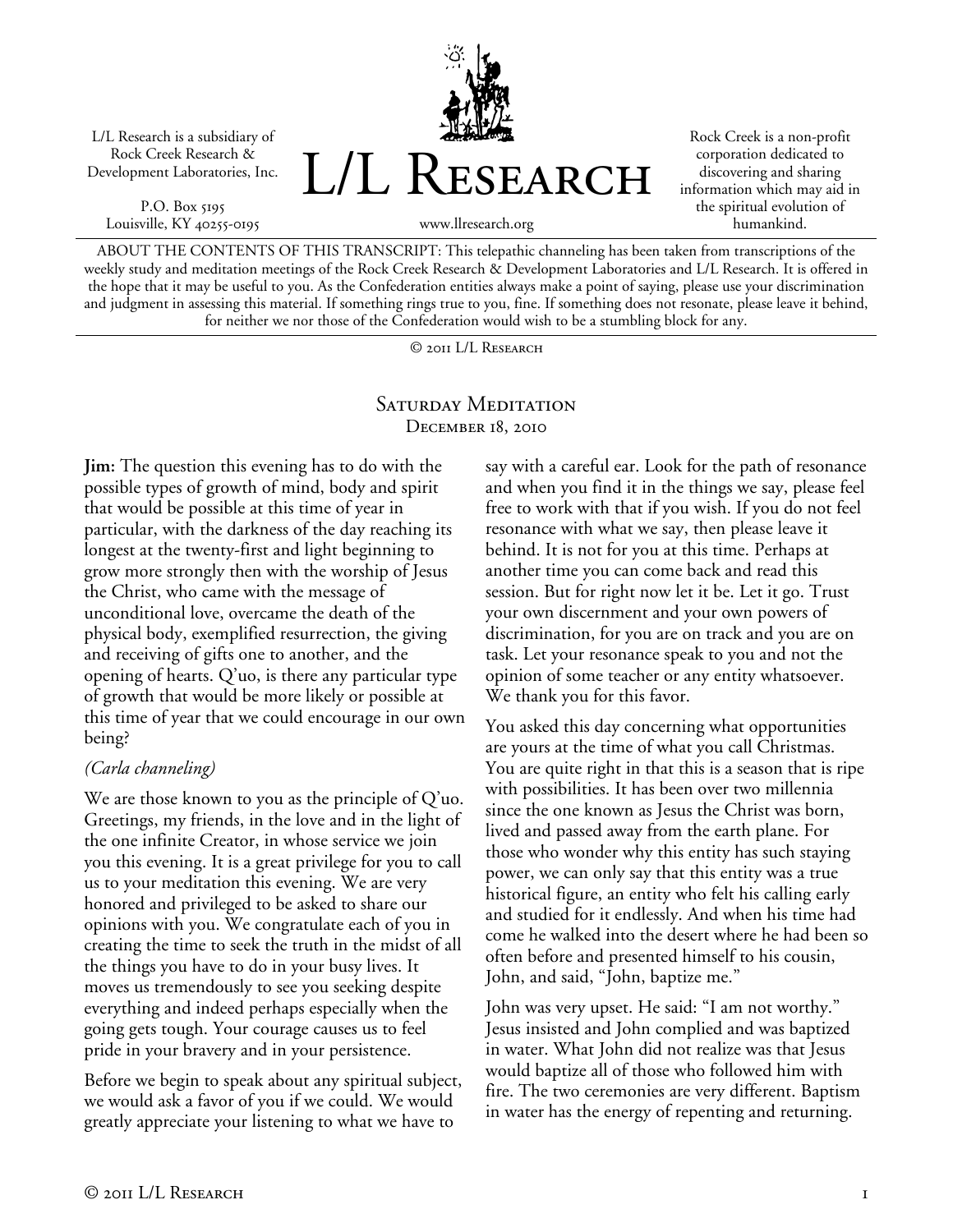Baptism by fire has the energy of creating a new heaven and a new earth.

Jesus began to walk and talk among the dusty cities of the desert of Galilee. He offered simple stories, yet they were stories that took the mind of those who heard him away from what they thought they knew and into a world of mystery and paradox. His teachings are not those of the church, my friends, for the church that grew up around the one known as Jesus the Christ after he died became more and more a vehicle for political ambition. Given the whole panoply of the sayings of Jesus the Christ, the socalled church fathers sought not the heart of that which Jesus taught, but that which would create a powerful church, an organization that would collect influence and money.

And so the so-called church of Jesus the Christ was corrupt almost from the very beginning. Every church father had his pick of the gospels that should be in the Bible and felt perfectly protected as they removed from the Bible concepts such as reincarnation which Jesus himself taught, but which was not considered appropriate by the fourth century when Christianity became the state religion of Rome.

Throughout the two millennia since Jesus walked the dusty hills and valleys of Galilee the church has strayed more and more into corruption and banality. Yet the words of Jesus remain, calling to every heart through the centuries. And it all begins in a stable in Bethlehem, or so the story goes.

The parables of Jesus the Christ were noted for their non-literal value, even among the original disciples. Take, for instance, the parable of the seed. Jesus offered a story about a seed falling on different kinds of ground. Sometimes the seed fell on good ground and took root and flourished. Sometimes the seed fell on rock and could not find root and it died. There were all kinds of things that would happen to the seed in various types of soil and Jesus explained them all. And when he saw that the disciples were looking at him as if he had lost his mind, he explained that the seed was the Word and that he could offer the Word to everyone but he could not soften the ground of their hearts. The ground needed to be soft before he got there.

Remember that "in the beginning was the Word and the Word was with God and the Word was God," according to the gospel writer John. That Word,

that Logos, was an active principle of unconditional love and so it remains to the present day.

There are many, many entities who never have been Christian and never will be Christian but who love the sayings and the parables of Jesus the Christ because of their purity and their clarity. Jesus' voice was a true voice of love. His last words included these: "Forgive them, for they know not what they  $do.<sup>1</sup>$ 

My friends, this is your situation. The tribe of humankind upon Planet Earth has never fully understood the heart, the outgrowth and the results of the things that they do. They have never understood how it could possibly be wrong to defend one's tribe, to gather resources for that tribe, and to defend it against all those whom they would interpret to be enemies. They have never grasped Jesus' simple teaching that all are one in love.

It is easy to say, "All are one in Christ," but unless one is a Christian, it is meaningless to say that. And we would not press that upon you. But we wish you to see that the power of the name of Jesus the Christ is a power that is not conditional upon any belief system. It is an inherent part of that entity who Jesus was. He wished to be and he became the exemplar of unconditional and absolute love.

There was no judgment in the one known as Jesus the Christ. He was crucified, according to the story, with two thieves and murderers. One of them was a bitter man, the other was more aware of his situation and he turned to Jesus and he said, "Lord, will you remember me when you come into your kingdom?" Jesus immediately said: "This day you will be with me in paradise."<sup>2</sup> You see, he had turned and repented, undergoing a baptism of water, and then he turned to Jesus and underwent the baptism of fire. The sword of truth touched his lips and his iniquities $3$  were as nothing.

 $\overline{a}$ <sup>1</sup> Luke 23:33-34: "And when they were come to the place, which is called Calvary, there they crucified him, and the malefactors, one on the right hand, and the other on the left. Then said Jesus, Father, forgive them; for they know not what they do."

 $2^2$  Luke 23: 42-43: "And he said unto Jesus, Lord, remember me when thou comest into thy kingdom. And Jesus said unto him, Verily I say unto thee, Today shalt thou be with me in paradise."

 $3$  A synonym for iniquity is sin.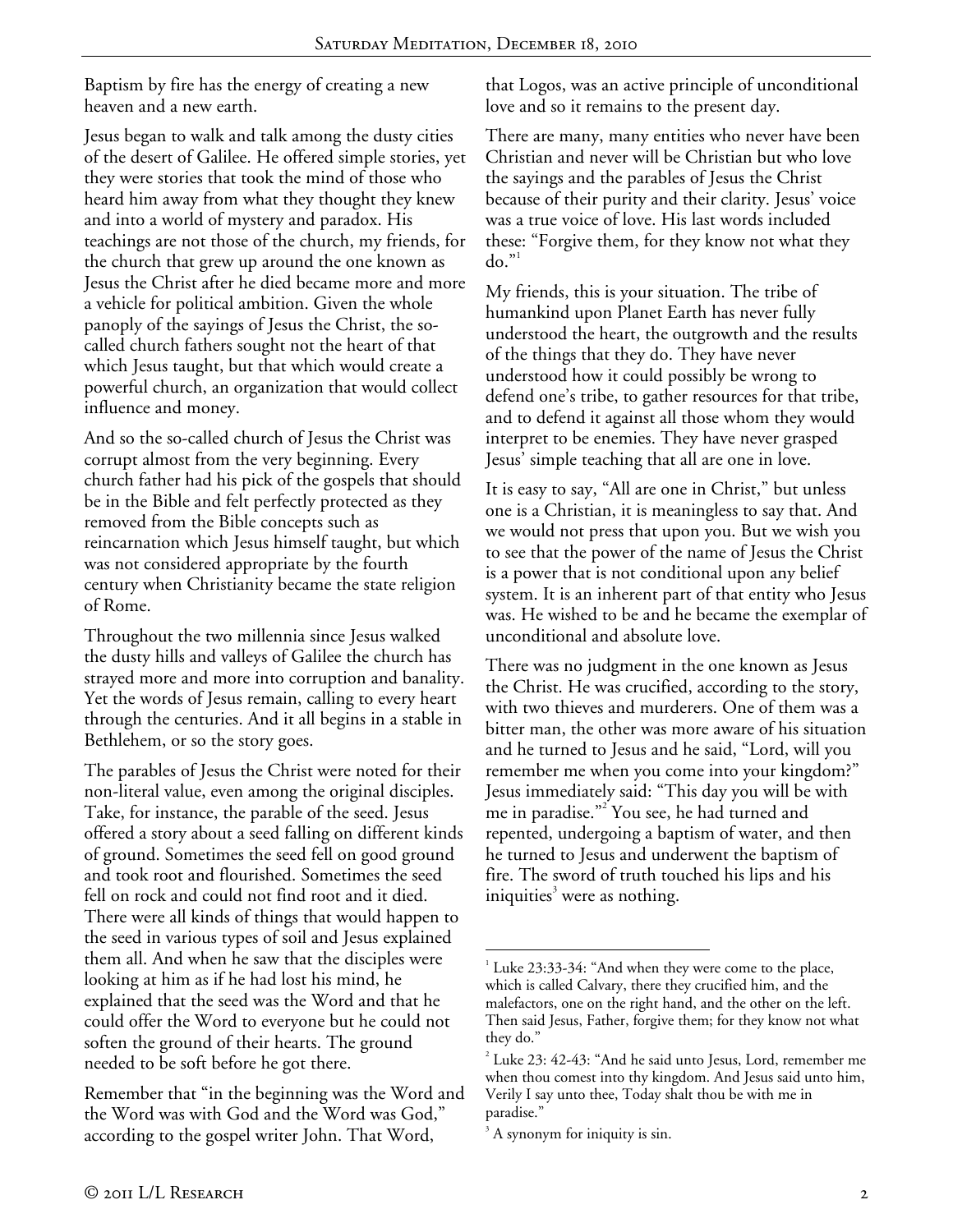$\overline{a}$ 

Each of you, my friends, has a stable. It dwells within your heart. Do you visit it often? Do you enter and feel the rough straw under your feet. Can you smell the warm, intimate odor of hay, dust, and warm animals? Can you see the tiny infant who came because he loved and wanted to love us, held in his mother's arms? And can you picture your own spiritual complex as an infant within incarnation, so young, so fragile and so tender, so vulnerable?

And do you have the love of Mary, to pick yourself up and rock yourself and give yourself the opportunity to take on the cloak of love? Can you encourage this being of love that is your spirit within to grow and thrive and blossom? Can you help that baby within you, that baby-spiritual-self, to become able to look upon a world that is often dark, often chaotic, often incomprehensible, and love it?

The world would have you judge it. Jesus the Christ would have you love it. There is nothing further from the minds of those who rule the political scene than encouraging love, opening the heart, and nourishing the soul of love within every human being. And yet, at this particular time of year, people all over the globe are seized by the infectious image of the infant Christ, Lord of Love, utterly dependent upon Mary mild, lying in the rough straw of a manger, sharing [the stable] with the beasts of the field and the shepherds, while above that stable floats the star of hope.

What is hope? The one known as Paul said that hope is the knowledge of things unseen.<sup>4</sup> Do you seek for that which is unseen? Do you turn to the silence? Do you go into that manger and kneel in the straw and say, "Lord, I am empty at last of every pretense. I have true poverty. I do not have imagination in my heart but only the will to serve you."

We encourage you to spend more time during this season in your stable, on your knees in the straw, happy just to be near that part of yourself that is your infinite and eternal soul and spirit. You are not a babysitter. You are not a nanny. You are Mary, regardless of your biological sexuality. You have come into this world to magnify love, to be a focus

for the infinite love and light of the one Creator. In all of the civilization that produces corporations and military war and [in which] aggression flows around you as the rivers you experience within the world yet they cannot drown out the voice of love.

Recall again [what] the one known as John said, "A light shines in the darkness and the darkness cannot put it out."<sup>5</sup> This is the season of darkness, the longest night of the year is about to be experienced; a magical time, the time to give away all of the negativity to the dark and embrace the light. Do not simply ride into the light on the coattails of someone like Jesus or your guru. Realize that to Jesus, all of you are sons and daughters of the one infinite Creator. Jesus expected each of those who followed him to take up the cloak of Christhood and become voices of love, thoughts of love, hands and feet of love, wills and intellects of love. This was a wise and compassionate human being, a being that drew unconditional and absolute love from those who followed him. Imagine the surprise and consternation of simple fishermen being told, "Come, I will make you fishers of men."<sup>6</sup> Imagine the humble tax collector planning his next raid upon some poor farmer being called from his tax collecting to serve all of humankind.<sup>7</sup>

Yes, they were startled, but yes, they agreed, taken in by a wild and almost unbelievable concept; the concept of unconditional love. How long had it been since the fishermen and the tax collector had given real value to the interior life? How many years had they lived without thinking of themselves as "spiritual"? It took one charismatic figure to awaken them. And through the centuries nothing has awakened more people than the infant Jesus lying in a manger, bathed by the light of the star of hope.

This is the time of year to embrace the light most of all; to rejoice and give thanks, not rebelling against the darkness, but knowing that the darkness cannot

 $\overline{a}$ 

<sup>4</sup> This is a rather confused reference, but I believe the instrument was recalling imperfectly this verse from Hebrews 11:1: "Now faith is the substance of things hoped for, the evidence of things not seen."

<sup>&</sup>lt;sup>5</sup> John 1:5, "And the light shineth in darkness; and the darkness comprehended it not.

 $6$  Matthew 4:18-20: "And Jesus, walking by the sea of Galilee, saw two brethren, Simon called Peter, and Andrew his brother, casting a net into the sea: for they were fishers. And he saith unto them, Follow me, and I will make you fishers of men. And they straightway left their nets, and followed him."

 $^7$  Matthew 9:9: "As Jesus went on from there, he saw a man named Matthew sitting at the tax collector's booth. "Follow me," he told him, and Matthew got up and followed him."